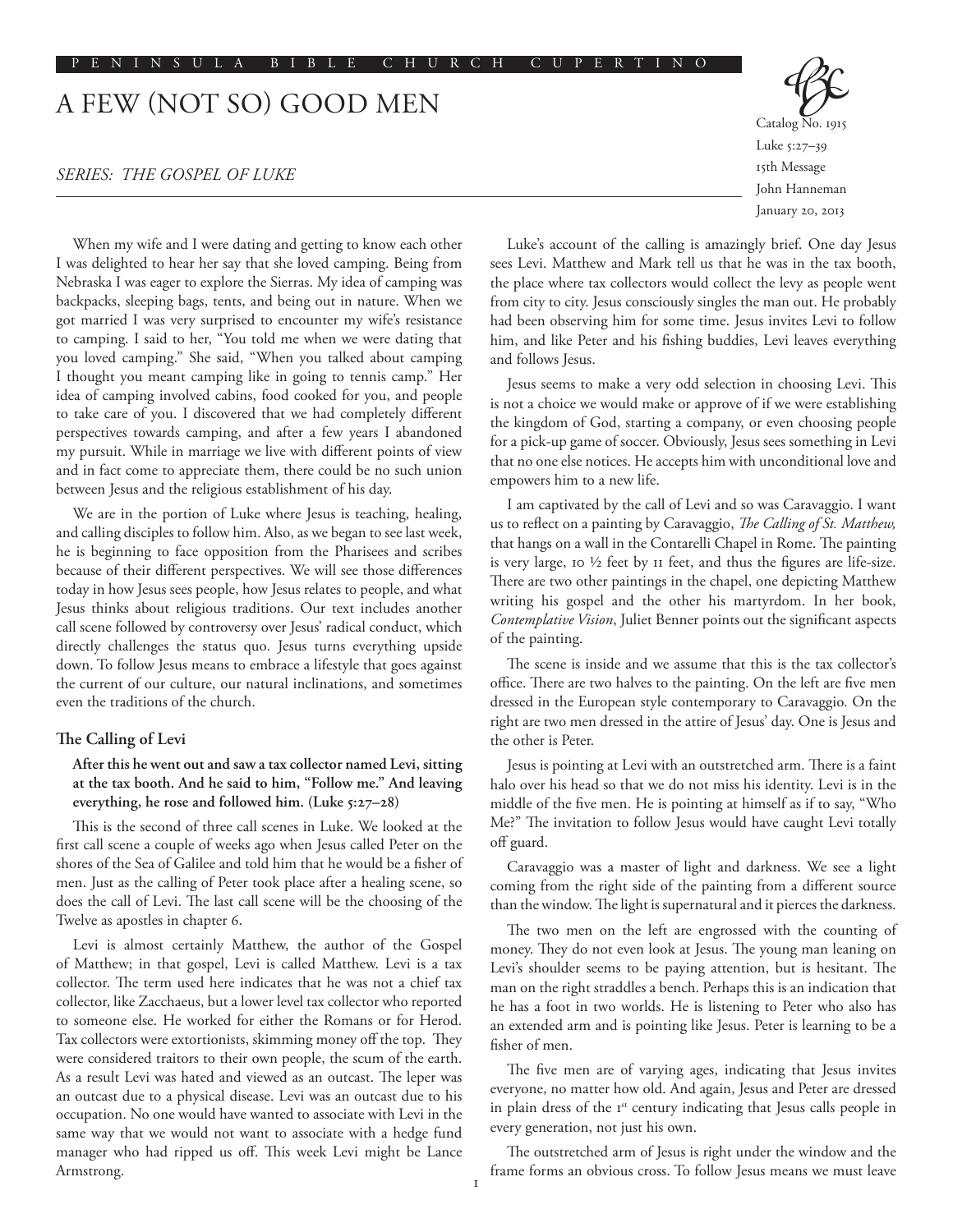everything, take up the cross and die to self. Levi will have to give up his wealth in order to follow Jesus.

Who catches your attention in the painting? With whom do you identity? Can you imagine Jesus pointing to you and inviting you to come out of the darkness into the light despite all your sin, brokenness and unworthiness?

The disciples were very common, ordinary men; some even of questionable character. They were just like us. Jesus calls us to follow him and become a disciple. This call is not based on our worthiness, ability, training, or social status. What is important is not worthiness but willingness to follow. The Marines want a few good men. Jesus has a different perspective.

Paul told the Corinthians: "For consider your calling, brothers: not many of you were wise according to worldly standards, not many were powerful, not many were of noble birth. But God chose what is foolish in the world to shame the wise; God chose what is weak in the world to shame the strong; God chose what is low and despised in the world, even things that are not, to bring to nothing things that are, so that no human being might boast in the presence of God." (1 Corinthians 1:26–29 ESV)

We live in the age of superstars, in sports, business, movies, and even in the church. We are enamored with superstar pastors, worship leaders, and authors. The average Christian can feel inadequate and think they have nothing to offer. We think it is better to defer to the charismatic, outgoing people who are natural leaders. This story tells us that this is bogus thinking. Jesus chooses us in our unworthiness and empowers us to live a new life. We don't have to be a superstar and it doesn't matter where we came from. We are a valuable and important contributor to the mission of God. What is important is simply the willingness to follow and the openness to teaching. Jesus can do the rest.

# **The Friend of Sinners**

**And Levi made him a great feast in his house, and there was a large company of tax collectors and others reclining at table with them. And the Pharisees and their scribes grumbled at his disciples, saying, "Why do you eat and drink with tax collectors and sinners?" And Jesus answered them, "Those who are well have no need of a physician, but those who are sick. I have not come to call the righteous but sinners to repentance." (Luke 5:29–32)**

Next we see that Levi throws a party for his new friend, Jesus. He invites everyone he knows. Of course, they are all tax collectors because he doesn't have any other kind of friends. Levi is already following Jesus. He is using his home to bring the message of Jesus to others.

The Pharisees are greatly upset. They approach the disciples, not Jesus directly, and ask them what is going on. This would have been at a later time, because the Pharisees and scribes would not have been caught dead at the feast. The problem is that Jesus is eating and drinking with tax collectors and sinners. He is reclining at table, meaning that he is participating in table fellowship. This is not just having a casual conversation at the grocery store, but sharing a meal.

Remember the issue that we talked about last week in regards to the leper? The issue was purity and apartness. To have table fellowship with sinners rendered a Jew unclean. In the mind of the Pharisees Jesus should have refused the invitation to join the

party. His acceptance was a powerful affront to the way things were supposed to be done.

The Pharisees are grumbling, just like Israel did in the wilderness after leaving Egypt, complaining to Moses about the lack of water and the lack of food. They wished they had stayed and died in Egypt where they knew the rules. Once again the sons of Israel are unhappy about how God is doing things. They don't want to change even though what is ahead is so much better than what is behind.

Jesus responds to the grumbling with a statement of his mission. He came to the sick, not the healthy. Jesus is a physician of the soul. Luke, being a doctor, must have loved this statement. If you are physically sick you go the doctor and get the medicine you need to be well. If you are spiritually sick you come to Jesus. Wellness comes through repentance, to reorient oneself to God on his terms, to shift your view of things, to turn around and follow Jesus.

Of course in order to get well, one has to recognize they are ill and in need of a doctor. The ironic thing is that the Pharisees would have seen themselves as the righteous not asthe sick. However, they have the same need as the tax collectors and sinners.

It seems that Jesus' choice of Levi is becoming a lifestyle. Jesus sought out sinners and social outcasts; he accepted them and spent time with them even though others frowned on such personal relationships. "Jesus shows us the extent of his compassion and the depth of God's grace."1

How do we choose the people we want to be friends with, the people we want to associate with and share table fellowship with? When you are in a large group of people how do you position yourself at the table? Our natural inclination is to be with people we enjoy, who provide upward mobility, make us feel good, and accept us as part of the "in" group. Like the Pharisees we desire to stay clean and avoid the undesirables and difficult people. However, to follow Jesus means to be very intentional about the relationships we foster.

Who has God put in your life to impact for the kingdom of God? What we are talking about here is spending time not with believers, but with unbelievers, people who are in need of a spiritual physician. What we are also talking about here is not a ten-minute conversation, but hanging out over a meal. What we are talking about is not throwing the four spiritual laws into someone's face, but entering into a relationship with our neighbors, family, the people we work with, folks at the gym, or the parents at our children's schools. What we are talking about is hospitality; welcoming someone else into our space, opening up our home and our heart, engaging others as human beings, and providing a place for someone to feel safe.

Living relationally and hospitably can create a great deal of fear. We fear being contaminated and defiled and so we wall ourselves off for protection, kind of like guarding against the flu. But as we saw last week in the case of the leper, we don't get infected by the unclean but rather we can offer cleaning and healing to the people who need it and are willing to recognize their need. We may well face rejection and skepticism. Jesus did. But we also will encounter people who genuinely want what the gospel offers.

Today is Sanctity of Human Life Sunday and Donna shared about the work of Real Options. This is a great example of who we are supposed to be in the world. We seek out people who are struggling and in need, offering hope to the downtrodden and shining light in the midst of darkness.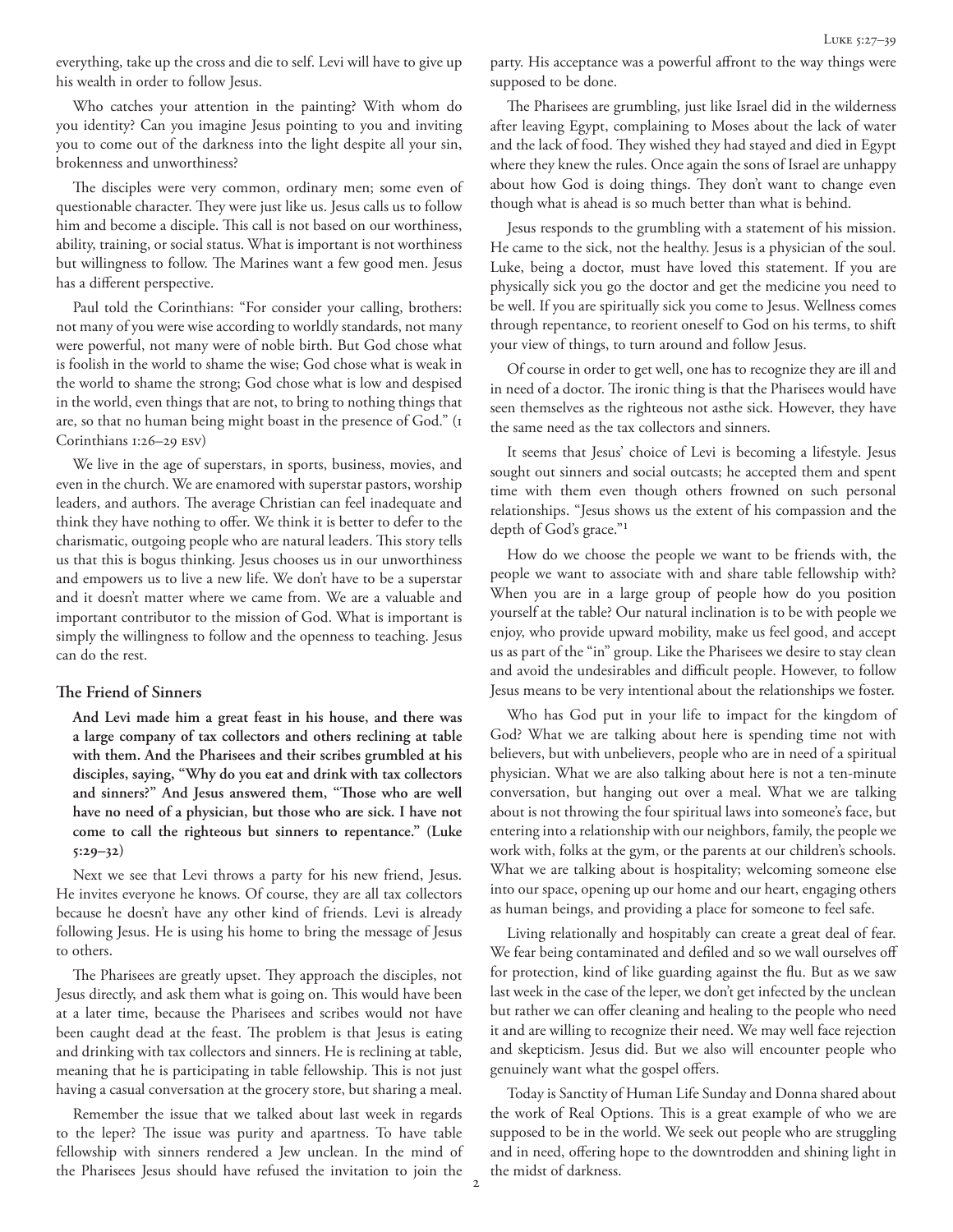#### a few (not so) good men

### **To Fast or Not To Fast**

**And they said to him, "The disciples of John fast often and offer prayers, and so do the disciples of the Pharisees, but yours eat and drink." And Jesus said to them, "Can you make wedding guests fast while the bridegroom is with them? The days will come when the bridegroom is taken away from them, and then they will fast in those days."(Luke 5:33–35)** 

The controversy now continues but shifts to matters of the Law associated with Jesus' dinner conduct. This thread will continue into two Sabbath controversies that Bernard will talk about next week. Luke's writing is very compressed and the setting is distinct from the previous verse. A question comes not from the Pharisees but from some people who come to Jesus. If the questioners had been the Pharisees they would have referred to themselves as "we."

The question revolves around fasting. John's disciples and the Pharisee's disciples fast and pray while Jesus' disciples eat and drink, referring to eating and drinking with sinners in verse 30. Confession and intercession usually accompanied times of fasting.

The practice of fasting was a highly regarded practice by the Jews. There were fasts for specific occasions. Some were national fasts, like the Day of Atonement. There were three-day fasts, week long fasts. There was a four-day fast to recall Jerusalem's downfall. The zealous fasted twice a week, on Mondays and Thursdays. Jesus himself fasted, as did the early church. Fasting was a central act of piety and seen as virtuous. One fasted to focus on God and pray.

Jesus responds to the question with a wedding metaphor. A wedding celebration would last a week. This week would be characterized by joy and there would not be any fasting. In the Old Testament, there are several passages that use the wedding metaphor as a sign of the messianic age, the messianic wedding banquet. We also know that the metaphor of bridegroom and bride are used as references to Christ and the church.

Jesus is saying that the kingdom of God has arrived. This is a time of joy and not fasting. There will be a time when the bridegroom is taken and then fasting will again be appropriate. Thus fasting is not rejected but the emphasis will change. No longer will it be regulated or seen as a test of spirituality. Fasting will be a practice to focus on God and to look forward to the consummation of the kingdom, the return of the bridegroom, and the restoration of creation and the church. Fasting expresses a longing to be in the presence of Jesus and experience wedding joy.

### **The Times They Are A-Changin'**

**He also told them a parable: "No one tears a piece from a new garment and puts it on an old garment. If he does, he will tear the new, and the piece from the new will not match the old. And no one puts new wine into old wineskins. If he does, the new wine will burst the skins and it will be spilled, and the skins will be destroyed. But new wine must be put into fresh wineskins. And no one after drinking old wine desires new, for he says, 'The old is good.'" (Luke 5.36–39 ESV)**

Jesus offers a further explanation through the use of parables. Specifically, he gives two metaphors and a proverb highlighted by the threefold use of "no one." These explanations will carry over to the Sabbath controversies in chapter 6.

The first metaphor involves old and new clothing. No one would take a piece from a new garment and use it to repair an old garment (unless you were a hippy back in the 60's). The mixing of the two doesn't work. Both garments are ruined. The old cloth and the new cloth don't fit together. The parable means that Jesus is new and can't be mixed with old religious ways and traditions.

The second metaphor involves wine and wineskins. Wineskins were made from sheep or goats and the neck of the animal would be the spout for the wineskin. Old wineskins became brittle and if new wine was put into an old wineskin, the new wine would ferment, expand, and burst the brittle container. No one would do such a thing. The lesson of the second parable is the same as the first. You can't put the new wine of Jesus into the old way of thinking and doing things. New wine can't be contained within Judaism without destroying both.

Both of the parables mean that you can't mix the old covenant with the new. You can't slap a little of Jesus onto the old religious traditions. You can't mix them together like a salad. You can't take what you like from both and come up with a new religious system, even though that is exactly what happens in every generation. The old system has to be thrown out, abandoned and the new completely embraced in its totality. Jesus isn't tacked on to our lives or religious beliefs. He changes everything or nothing. The world of the Pharisees and the world of Jesus don't mix. Neither do Jesus and our world. This is not like having different ideas about camping.

The proverb states that old wine drinkers are satisfied with the old wine of the Law and don't' want to try the new wine of Jesus. They are content with the old and don't want to change. The old wine drinkers are the Jews, but the proverb provides a warning to all of us. The tendency is to get set in our ways. The way we have done things in the past is good enough. We like the rules we have. Don't rock the boat. But, following Jesus means to be open to change, to desire to grow, to be willing to be stretched, and to give consent to the ways that Jesus wants to rearrange our lives. What might Jesus want to change about us individually and corporately?

Mike Mason writes: "Often people are unhappy because they resist change …… If they were guaranteed happiness as a reward, they might be willing to make one or two small changes, but instinctively they know it wouldn't stop there. Remaining happy would require more and more changes, until continuous growth became a lifestyle. By digging in their heels and making changes only under duress, they never know the joy of abandoning themselves to a God whose purposes for His children are so unlimited that there's no time for coasting." 2

During these last few weeks in Luke I have been struck by how encompassing and comprehensive and all pervasive a relationship with Jesus is intended to be. Jesus doesn't call us into a relationship to fix us, but to transform us. He doesn't want to patch up the old, he wants us to be completely new. He doesn't want us to just long for heaven, he wants us to be restored *now*.

Jesus turns our world inside out and upside down. This affects how we see people, how we choose the company we keep, and how we guard against substituting a religious system for a relationship with God.

We don't seek to rise to the top but to descend into the world of tax collectors. We don't find our worth in worldly achievements or religious practices. We find our worth in the one who has called us. The Pharisees were good men. They would have made great neighbors. But Jesus doesn't want a few good men. He wants many